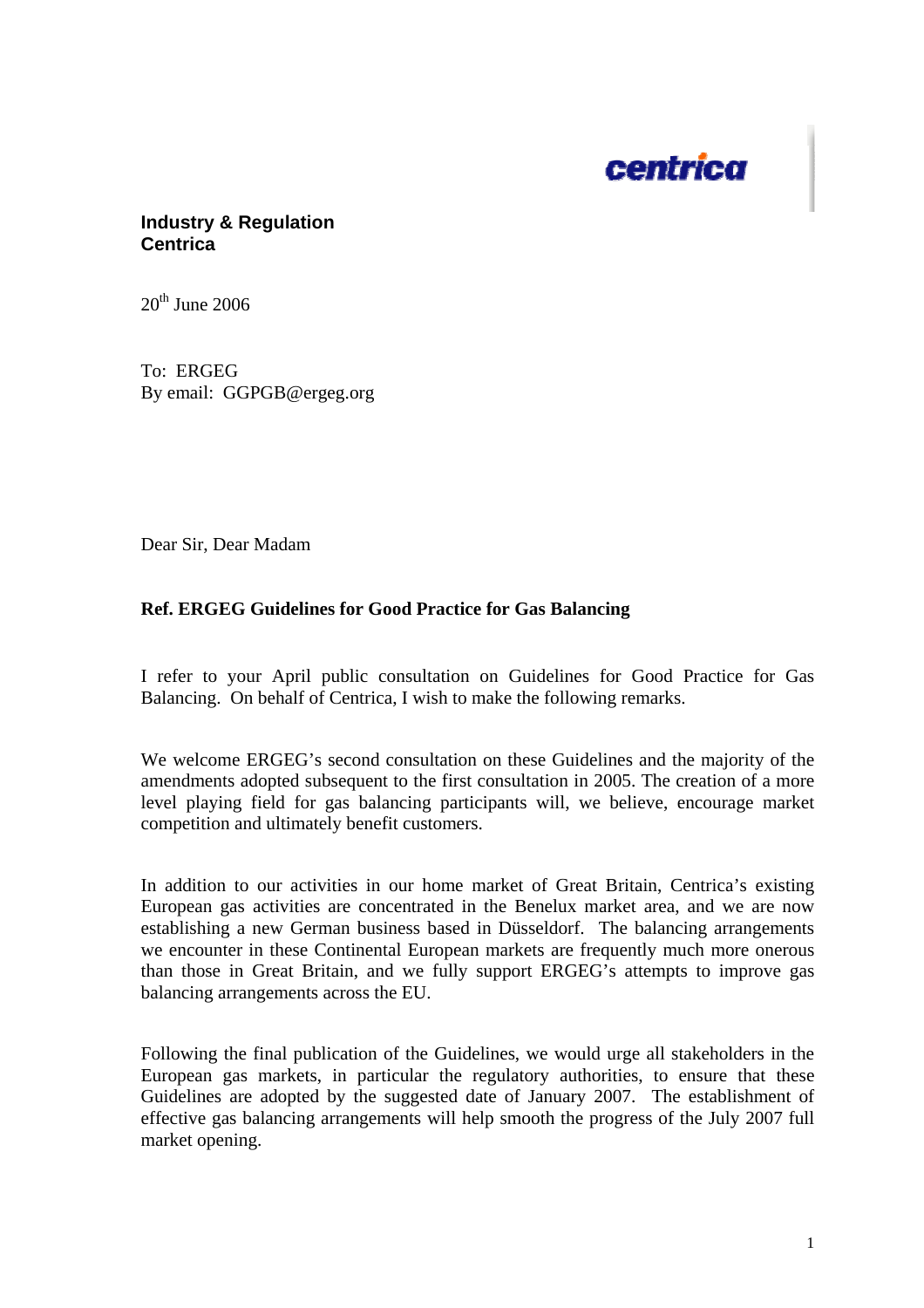The key principles for gas balancing arrangements are that they are fair, nondiscriminatory and transparent, and that they are established on objective market-based criteria. We would re-iterate our remarks from the earlier consultation that it is crucial that the rules are applied equally to all gas balancing market participants, whether or not they are vertically integrated organisations. In this the establishment of controls relating to confidential information, by ring-fencing relevant operations and establishing codes of conduct and compliance rules, is very important from the outset.

Below we list a few remarks about the key characteristics of a balancing regime:

- Balancing period we support the proposal for a daily balancing system, unless there are justified technical or operational reasons that make a shorter duration necessary.
- $\blacksquare$  Imbalance charges we encourage TSOs to establish market-based approaches or (if that is not feasible) transparent calculation methodologies in determining or revising imbalance charges.
- Penalty charges whilst it is important that penalty charges (and imbalance charges) are set at a level to incentivise market participants to actively manage their balancing positions, these charges should not exceed the actual balancing costs incurred by the TSO, as stated by ERGEG.
- Trading and pooling of imbalance positions we are encouraged by ERGEG's support for the trading or pooling of shippers' positions, specifically where market liquidity is under developed. However we still consider that the concept of 'pooling' imbalance positions is not sufficiently well-defined. In our view, the case for pooling or trading of imbalances depends on the shape of the overall balancing regime. For example:
	- Where there is hourly balancing but no within-day market instruments exist, there is likely to be a case for both balancing tolerances and ex post trading of hourly imbalances once the relevant gas allocations are available.
	- In a market with daily balancing, there may be a concern that the introduction of both balancing tolerances and imbalance pooling could erode proper incentives for shippers to balance their own portfolios.
	- As market-based mechanisms are developed for gas balancing, the need for tolerances should be reduced but the introduction of greater flexibility of imbalance pooling/trading should be considered. Ex post trading of daily imbalances is allowed in Great Britain, where there are no balancing tolerances, without eroding balancing incentives on gas shippers.
- Tolerance levels and tolerance services we support ERGEG's recognition that tolerance level and services should vary depending on the level of system and market development. They may have a value during the introduction of market competition but should not be an enduring arrangement once markets are liberalised.
- Market information and transparency of balancing arrangements in addition to the information listed in Annex 2, we would suggest that information on actual and forecast levels of linepack be made available to market participants as well as data on the amount of gas in storage. This is especially important in markets where the TSO and/or shippers will be using linepack and storage to help in their balancing activities.